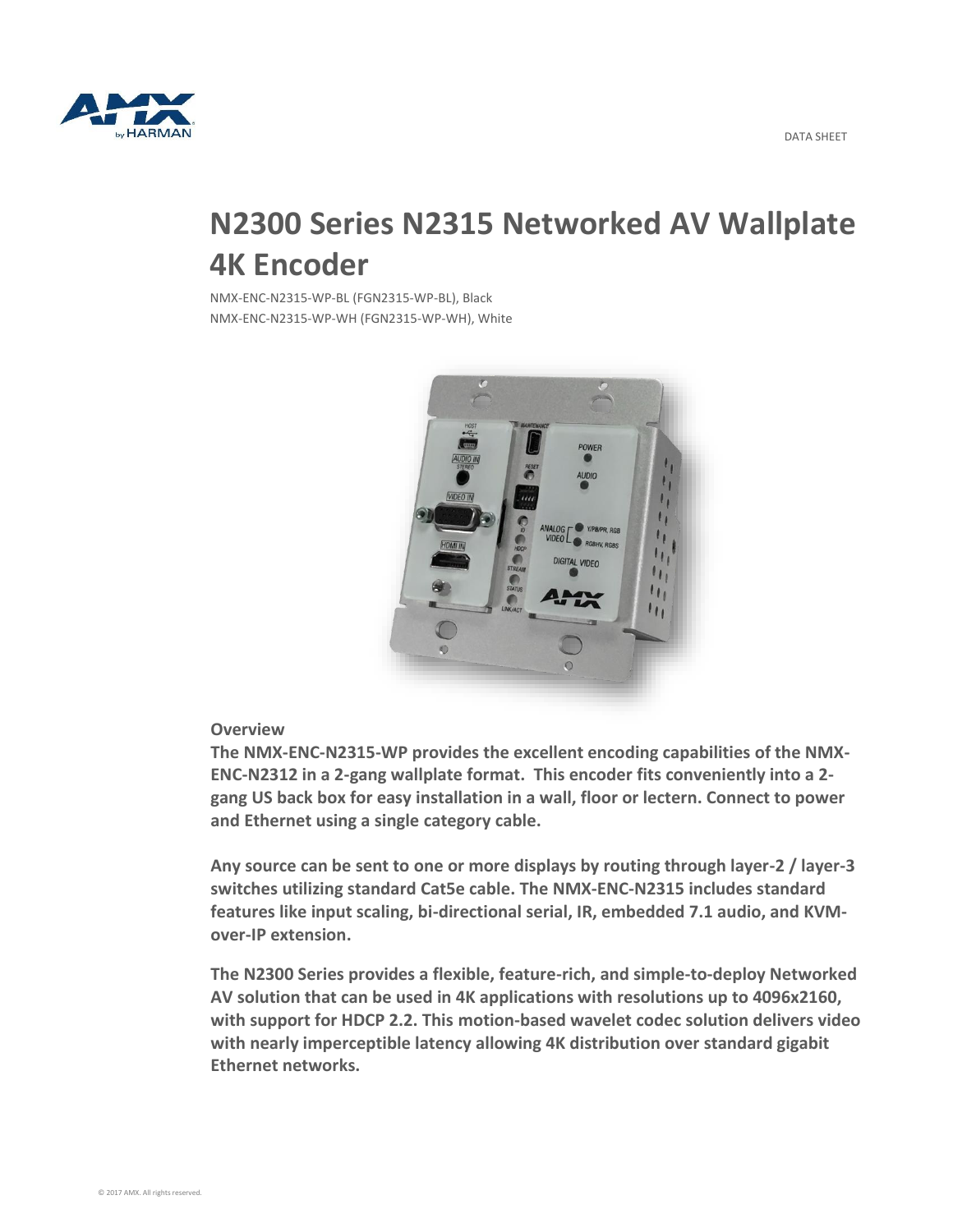## **Features**

- **Wallplate Form Factor**  Fits conveniently into a 2-gang US back box for easy installation in a wall, floor, or lectern. It uses standard decor-style faceplates (not included). It is available in black or white and has an industrial design that blends well into commercial installations.
- **Low Latency** With 1 frame of latency for encode plus decode (34 ms for 4K30 and 17 ms for 1080p60), the N2300-Series offers video distribution with nearly imperceptible latency.
- **HDMI 2.0 and HDCP 2.2 Support -** By incorporating HDMI 2.0 and HDCP 2.2, the N2300-Series products are compatible with all the latest 4K sources and displays.
- **PoE Powered** only requires a single category cable for power and audio/video transport, which greatly simplifies the installation requirements.
- **Native NetLinx**  Simplifies integration with AMX control to reduce cost of installation.
- **Design Flexibility** Start as small as 1x1 and grow the system in increments of single sources and devices by simply adding additional encoders and decoders.

## **Specifications**

| <b>VIDEO</b>                        |                                                                                                                                                                                                                                                                                                                                                                                                                                                                                                                                                                                                         |
|-------------------------------------|---------------------------------------------------------------------------------------------------------------------------------------------------------------------------------------------------------------------------------------------------------------------------------------------------------------------------------------------------------------------------------------------------------------------------------------------------------------------------------------------------------------------------------------------------------------------------------------------------------|
| Digital Video Input                 | HDMI 2.0, DVI-D* (through adapter), Dual-Mode<br>DisplayPort (DP++)*                                                                                                                                                                                                                                                                                                                                                                                                                                                                                                                                    |
|                                     | *These signal types are supported through a passive<br>adapter                                                                                                                                                                                                                                                                                                                                                                                                                                                                                                                                          |
| Analog Video Input                  | HD-15 VGA                                                                                                                                                                                                                                                                                                                                                                                                                                                                                                                                                                                               |
| Video Output                        | Network video over Ethernet via RJ45 port or SFP via<br>1G SFP port                                                                                                                                                                                                                                                                                                                                                                                                                                                                                                                                     |
| Formats                             | HDMI 2.0, DVI-D (through adapter), Dual-Mode<br>DisplayPort (DP++), HDCP 2.2 content protection<br>support, RGBHV<br>*DVI-D and Dual-Mode DisplayPort (DP++) are                                                                                                                                                                                                                                                                                                                                                                                                                                        |
|                                     | supported through a passive adapter                                                                                                                                                                                                                                                                                                                                                                                                                                                                                                                                                                     |
| Progressive Input Resolutions       | Supports 4K30 4:2:0 and most common HD resolutions<br>up to 1920x1200<br>See NMX-ENC-N2312 Installation Manual for all<br>supported resolutions<br>HDMI and DVI (Progressive)<br>. Pixel clock between 27 MHz - 300MHz<br>·Minimum resolution of 720x480p60<br>. Maximum horizontal resolution of 4096 or a vertical<br>resolution of 2160*<br>. Common acceptable resolutions include:<br>720x480p60-480p, 720x576@50, 800x600p60,<br>1024x768p60, 1280x720@60Hz - 720p60,<br>1600x1200@60Hz, 1920x1080@60Hz - 1080p60,<br>3840x2160(4:2:0)@30Hz - UHD30 aka 4K30,<br>4096x2160(4:2:0)@30Hz - DCI 4K30 |
| <b>Interlaced Input Resolutions</b> | Supports 1080i60<br>See NMX-ENC-N2312 Installation Manual for all<br>supported resoltuions<br>HDMI and DVI (Interlaced)<br>●1920x1080@50Hz - 1080i50<br>●1920x1080@60Hz - 1080i60                                                                                                                                                                                                                                                                                                                                                                                                                       |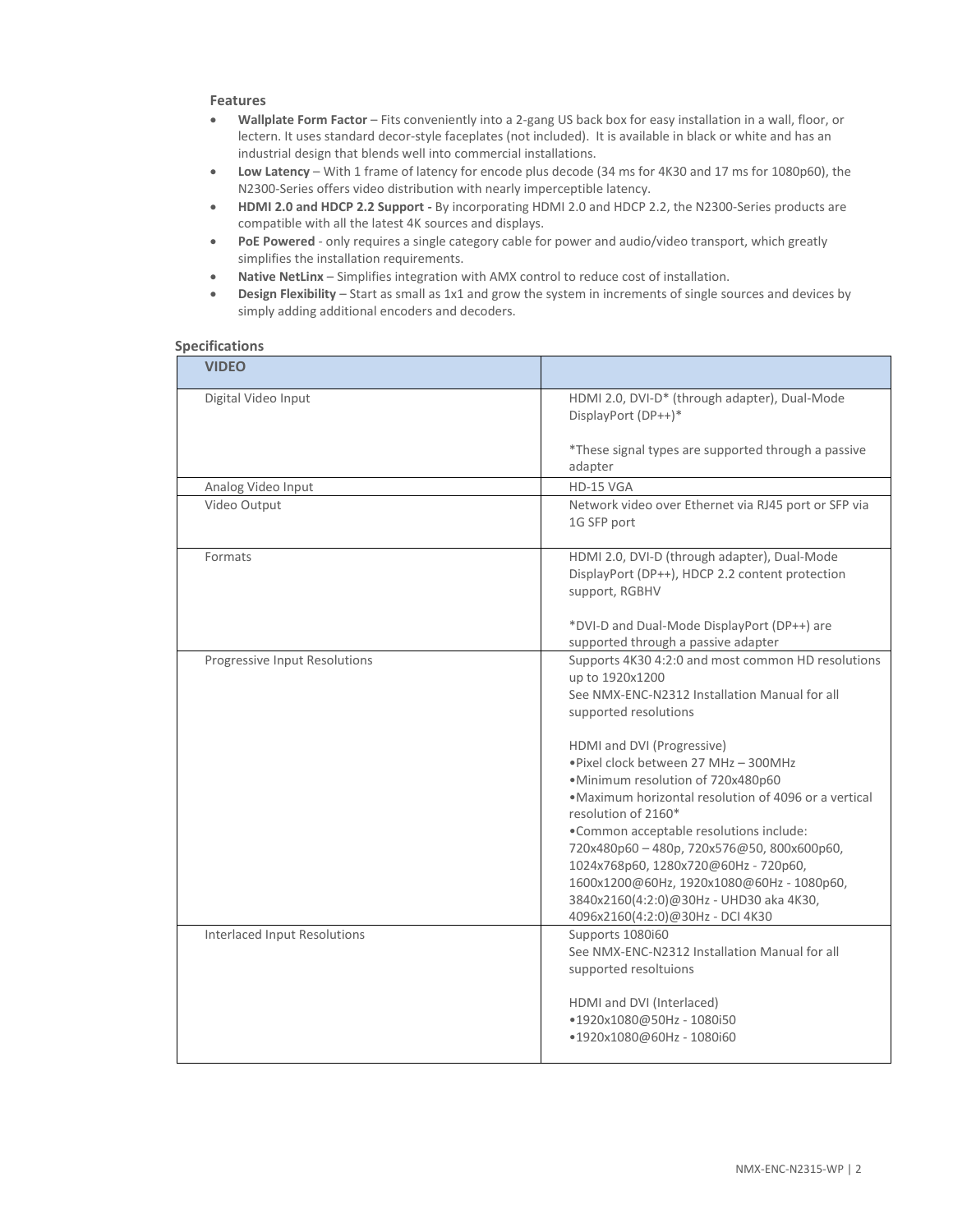|                              | Note: Interlaced resolutions will be de-interlaced if   |
|------------------------------|---------------------------------------------------------|
|                              | scaled on the decoder; otherwise, the interlaced signal |
|                              | will pass through to the display                        |
| Analog Input Resolutions     | Supports most common HD resolutions up to               |
|                              | 1920x1200                                               |
|                              | See NMX-ENC-N2312 Installation Manual for all           |
|                              | supported resoltuions                                   |
|                              |                                                         |
|                              | VGA                                                     |
|                              | . Pixel clock between 27 MHz - 165 MHz                  |
|                              | ·Minimum resolution of 640x480                          |
|                              | •Maximum horizontal resolution of 1920 or a vertical    |
|                              | resolution of 1200                                      |
|                              | . Common acceptable resolutions include:                |
|                              | 640x480p60, 720x480p60-480p, 720x576@50,                |
|                              | 800x600p60, 1024x768@60Hz, 1280x720@50Hz                |
|                              | (720p50), 1280x720@60Hz (720p60),                       |
|                              | 1280x768@60Hz, 1280x800@60Hz, 1280x960@60Hz,            |
|                              | 1280x1024@60Hz, 1360x768@60Hz,                          |
|                              | 1366x768@60Hz, 1400x1050@60Hz,                          |
|                              | 1440x900@60Hz, 1600x1200@60Hz,                          |
|                              | 1680x1050@60Hz, 1920x1080@50Hz (1080p50),               |
|                              | 1920x1080@60Hz (1080p60), 1920x1200@60Hz                |
|                              | (reduced blanking)                                      |
|                              |                                                         |
|                              | Note: Input resolutions supported @60Hz refresh         |
|                              | rates are also supported @59.94Hz                       |
|                              |                                                         |
|                              | The N2312 Encoder does not accept Composite or S-       |
|                              | Video (YC)                                              |
| Analog-To-Digital Conversion | 8-bit 165 MHz per each of three color channels          |
| Color Space                  | 4:4:4 - HD (1920x1200 and lower)                        |
| LocalPlay/HostPlay           | 8 playlists                                             |
| HostPlay                     | 1 image/list                                            |
| Note                         | Jumbo Frames Required                                   |
| Video Wall Construction      | Supported within the NMX-DEC-N2322, the N2300           |
|                              | Series is not compatible with SVSI Windowing            |
|                              | Processors at this time                                 |
| Network Video Recording      | Not compatible with SVSI NVR at this time               |
|                              |                                                         |
| <b>AUDIO</b>                 |                                                         |
|                              |                                                         |
| <b>Input Signal Types</b>    | Embedded audio on HDMI (DVI-D through adapter) or       |

| <b>AUDIO</b>                 |                                                   |
|------------------------------|---------------------------------------------------|
| Input Signal Types           | Embedded audio on HDMI (DVI-D through adapter) or |
|                              | Analog Stereo                                     |
| <b>Output Signal Types</b>   | Ethernet                                          |
| Analog Audio Formats         | 8ch PCM, Stereo 2-channel                         |
| Analog-To-Digital Conversion | 16-bit 48 kHz                                     |
| <b>Input Signal Types</b>    | Embedded audio on HDMI (DVI-D through adapter) or |
|                              | Analog Stereo                                     |

| <b>LATENCY</b> |                                                                                                                                                                                              |
|----------------|----------------------------------------------------------------------------------------------------------------------------------------------------------------------------------------------|
| Latency        | 17-ms at 60 fps for 1920x1080 and lower resolutions<br>34-ms at 30 fps for 4K30                                                                                                              |
|                | NOTE: This is the combined encode plus decode<br>latency. Total latency from source to screen will also<br>include any network latency.<br>Scaling adds one frame of latency (17ms at 60fps) |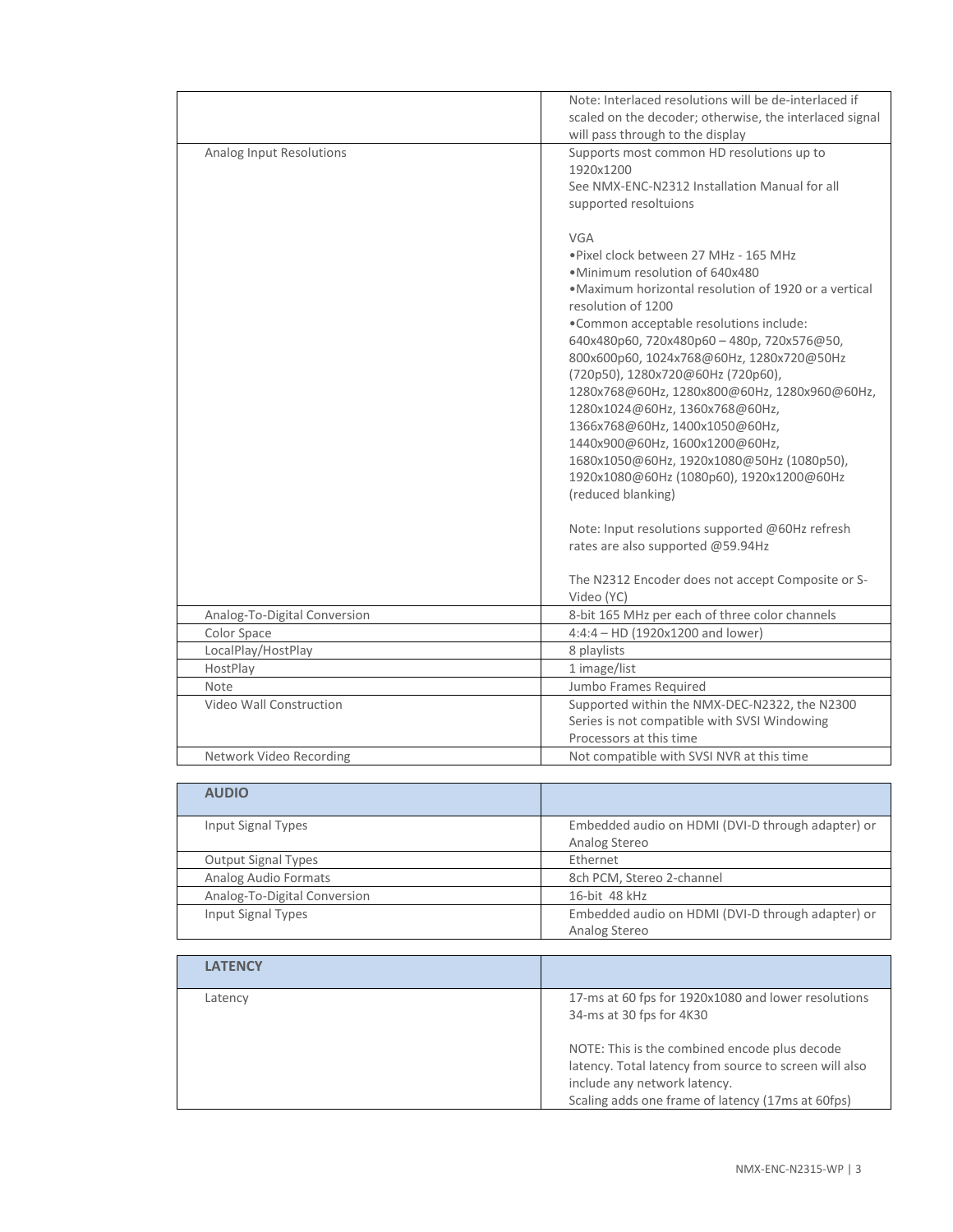| Switching             | Up to 1.5s delay, not seamless                     |
|-----------------------|----------------------------------------------------|
|                       |                                                    |
| <b>BANDWIDTH</b>      |                                                    |
|                       |                                                    |
| Bandwidth             | 200 Mb/s (average)                                 |
|                       |                                                    |
|                       | Note: Bandwidths can be as high as 700 Mb/s,       |
|                       | depending on the resolution and the amount of      |
|                       | motion in the video content.                       |
|                       |                                                    |
|                       | Note: Minimum bandwidth is 50 Mb/s for resolutions |
|                       | $\leq 1080p60$                                     |
|                       |                                                    |
| <b>COMMUNICATIONS</b> |                                                    |

| Ethernet - PO | 10/100/1000 Mbps, auto-negotiating, auto-sensing,        |
|---------------|----------------------------------------------------------|
|               | full/half duplex, DHCP, Auto IP, and Static IP           |
| Ethernet - P1 | 1 Gbps port which accepts compatible fiber               |
|               | transceivers or direct attach cables, DHCP, Auto IP, and |
|               | static IP                                                |
| HDMI          | HDCP, EDID management                                    |

| <b>PORTS</b>         |                                                                                                                                                                                                    |
|----------------------|----------------------------------------------------------------------------------------------------------------------------------------------------------------------------------------------------|
| P <sub>0</sub>       | 8-wire RJ45 female<br>10/100/1000 Mbps 10/100/1000 Base-T auto-sensing<br>gigabit Ethernet switch port<br>Provides network connection, network AV video, and<br>power to the Encoders and Decoders |
| <b>HDMI IN</b>       | HDMI video input                                                                                                                                                                                   |
| VGA IN               | DB15 analog input                                                                                                                                                                                  |
| USB IN - Host        | USB-B host input                                                                                                                                                                                   |
| USB IN - Maintenance | USB-Mini maintenance input                                                                                                                                                                         |

| <b>CONTROLS AND INDICATORS - FRONT PANEL</b> |                                                          |
|----------------------------------------------|----------------------------------------------------------|
| <b>RESET</b> button                          | Recessed pushbutton.                                     |
|                                              | Press to initiate a 'warm restart' causing the processor |
|                                              | to reset, but not lose power. A reset does NOT affect    |
|                                              | the current settings                                     |
| <b>POWER LED</b>                             | On solid (green) when operating power is supplied (via   |
|                                              | PoE).                                                    |
| <b>AUDIO LED</b>                             | On (green) when audio is transmitting.                   |
| ANALOG VIDEO LEDS                            | On (green) when analog source is available and           |
|                                              | transmitting.                                            |

| <b>POWER SUPPLY</b> |                                                                                                                                                                                                                                                                |
|---------------------|----------------------------------------------------------------------------------------------------------------------------------------------------------------------------------------------------------------------------------------------------------------|
| Power over Ethernet | Can be powered via a PoE switch or other equipment<br>with a PoE source. Conforms to JEEE 802.3af Class 3<br>$(802.3at$ Type 1)<br>Point-to-point applications between the encoder and a<br>decoder requires a PoE injector to power the wallplate<br>encoder. |
| <b>Note</b>         | In order for the unit to receive Power over Ethernet<br>(PoE), it must be connected to a switch or other<br>equipment that has a PoE PSE (Power Sourcing                                                                                                       |